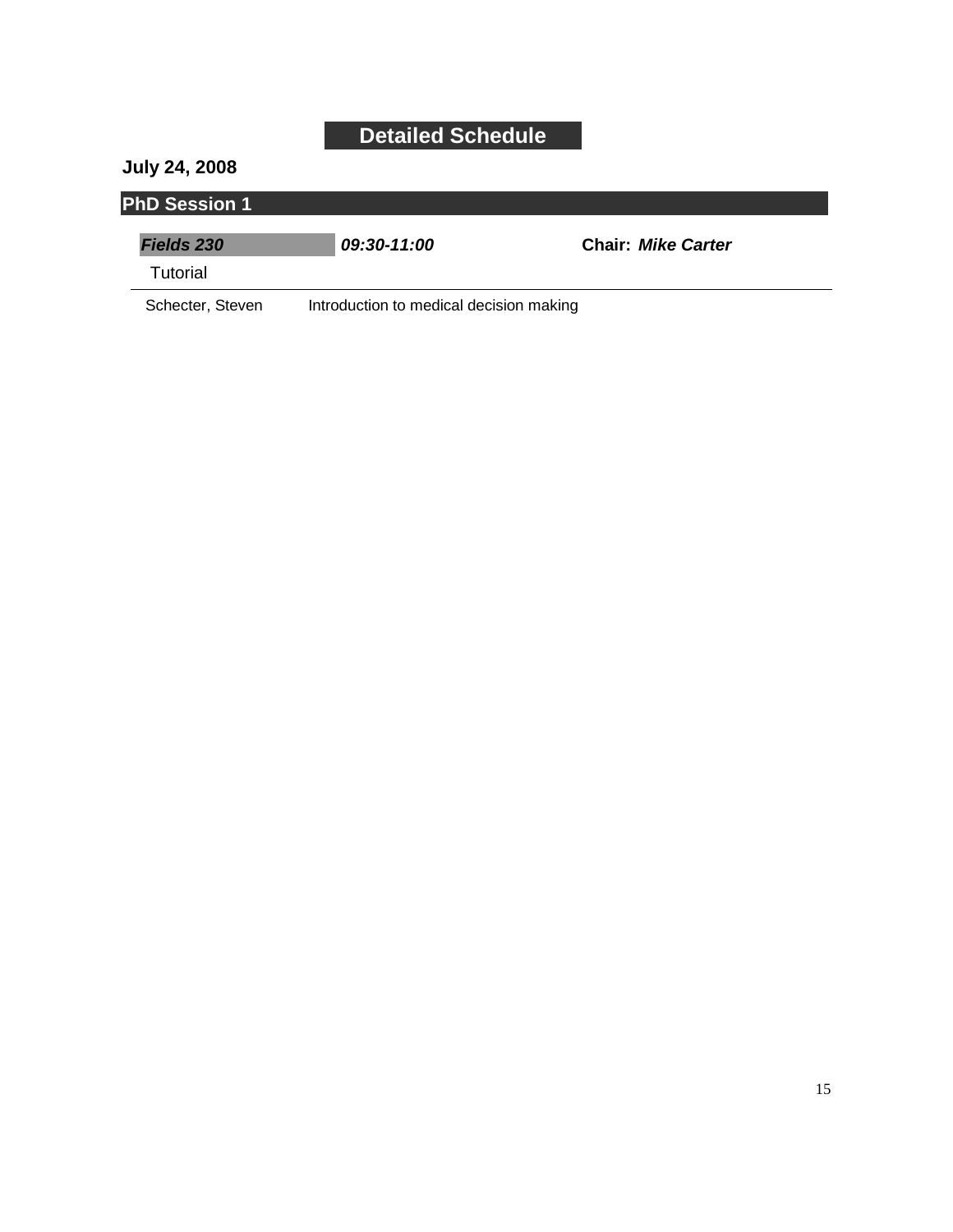#### **July 24, 2008**

| <b>PhD Session 2</b> |                                                |                                                                     |
|----------------------|------------------------------------------------|---------------------------------------------------------------------|
| <b>Fields 230</b>    | 11:30-13:00                                    | <b>Chair: Dionne Aleman</b>                                         |
|                      | Operations Research in Cancer and Chronic Care |                                                                     |
| Kucukyazici, Beste   |                                                | The role of operations research through the journey of chronic care |

Lavieri, Mariel Applying operations research in cancer care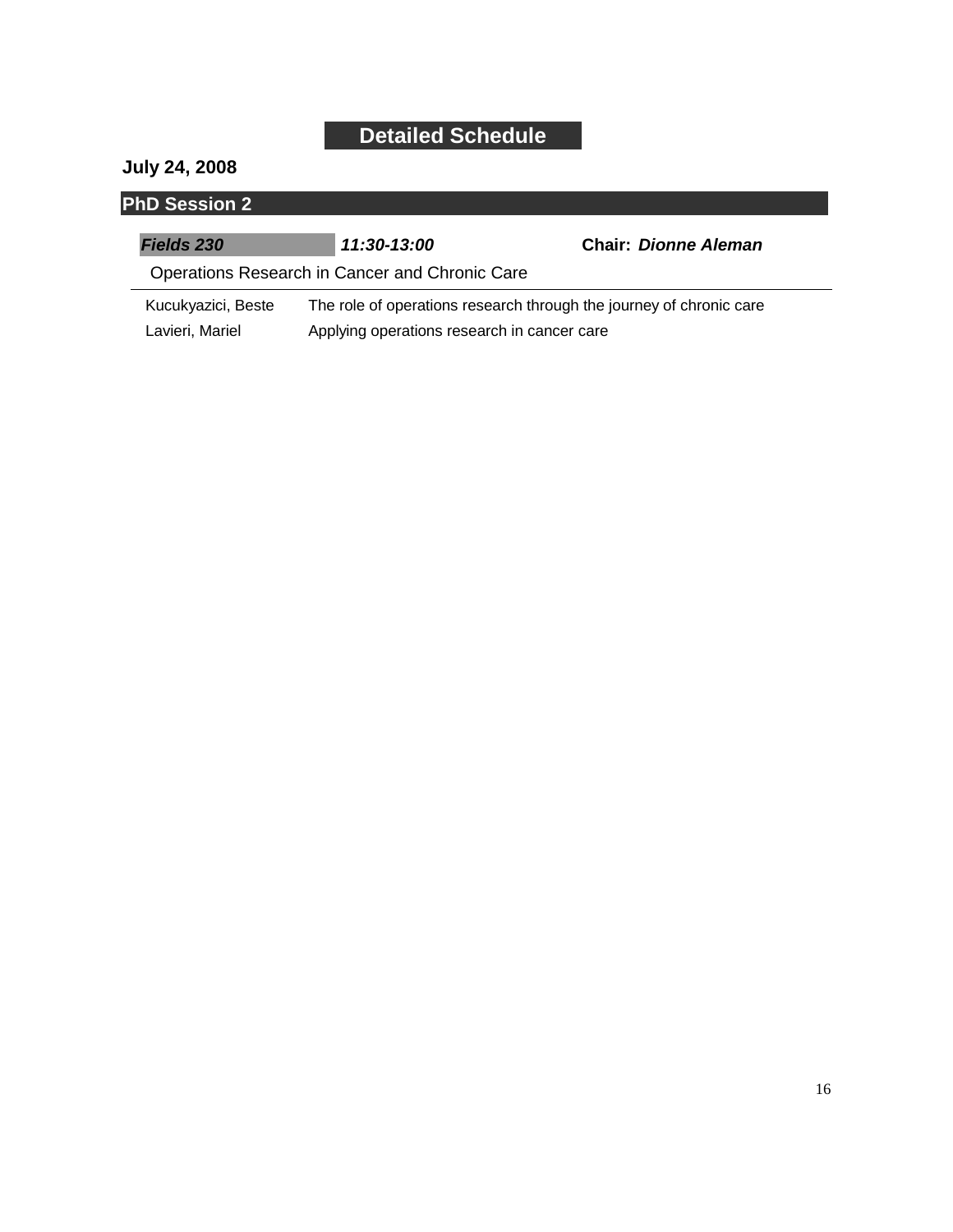#### **July 24, 2008**

| <b>PhD Session 3</b>                       |                                                                                                                                |                                 |  |
|--------------------------------------------|--------------------------------------------------------------------------------------------------------------------------------|---------------------------------|--|
| <b>Fields 230</b>                          | 14:00-15:30                                                                                                                    | <b>Chair: Ali Vahit Esensoy</b> |  |
| <b>High Level Health Care Applications</b> |                                                                                                                                |                                 |  |
| Patel, Brijesh                             | Taxonomy of modelling and simulation methods in health care and a toolkit<br>for method selection for health care requirements |                                 |  |
| Chahal, Kirandeep                          | A symbiosis between systems dynamics and discrete event simulation in<br>health care                                           |                                 |  |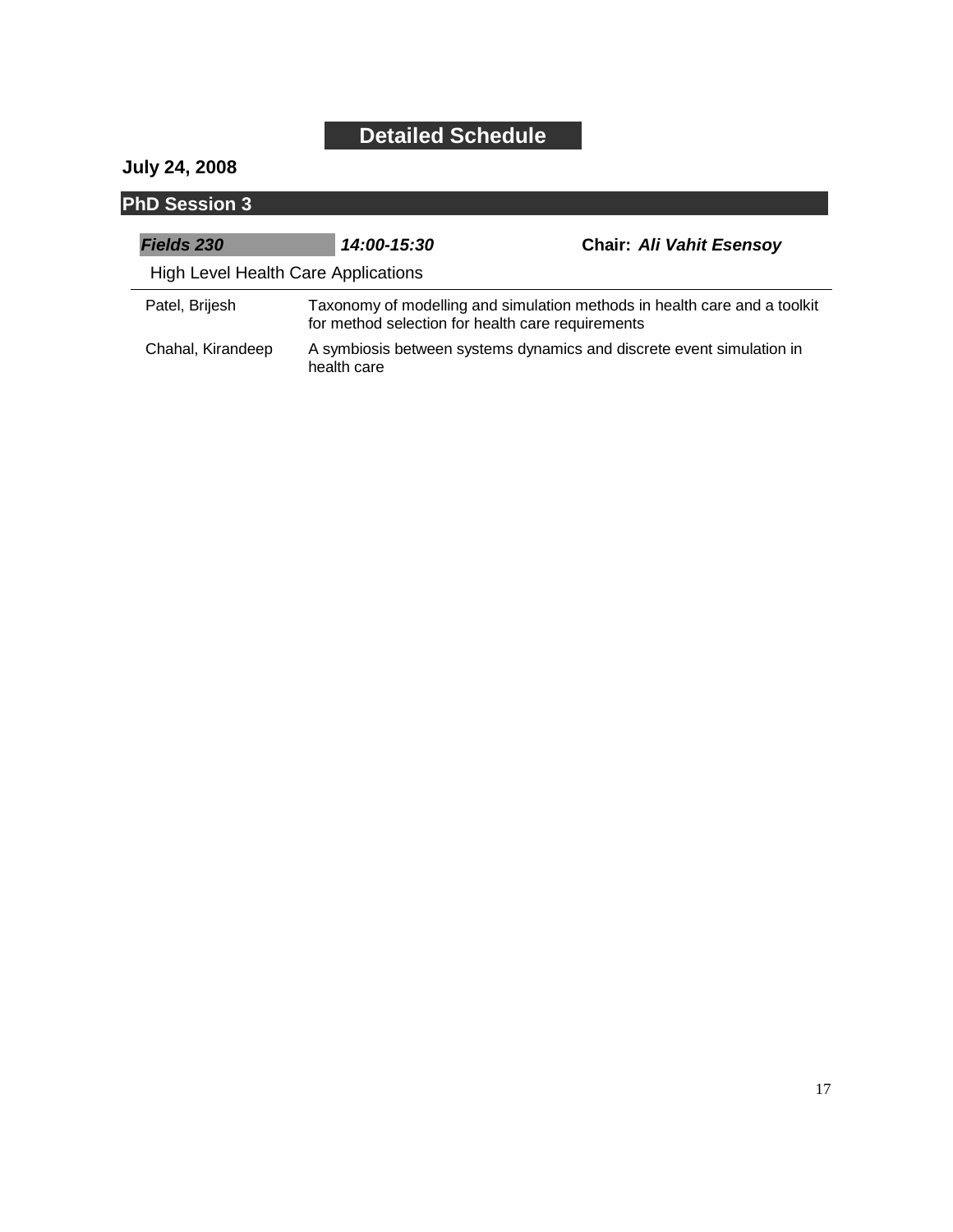#### **July 24, 2008**

| <b>PhD Session 4</b> |                                                          |                               |
|----------------------|----------------------------------------------------------|-------------------------------|
| <b>Fields 230</b>    | 16:00-17:30                                              | <b>Chair: Daphne Sniekers</b> |
| <b>Hybrid Models</b> |                                                          |                               |
| Viana, Joe           | Hybrid models at the University of Southampton (Part I)  |                               |
| Desai, Shivam        | Hybrid models at the University of Southampton (Part II) |                               |

 $\overline{\phantom{0}}$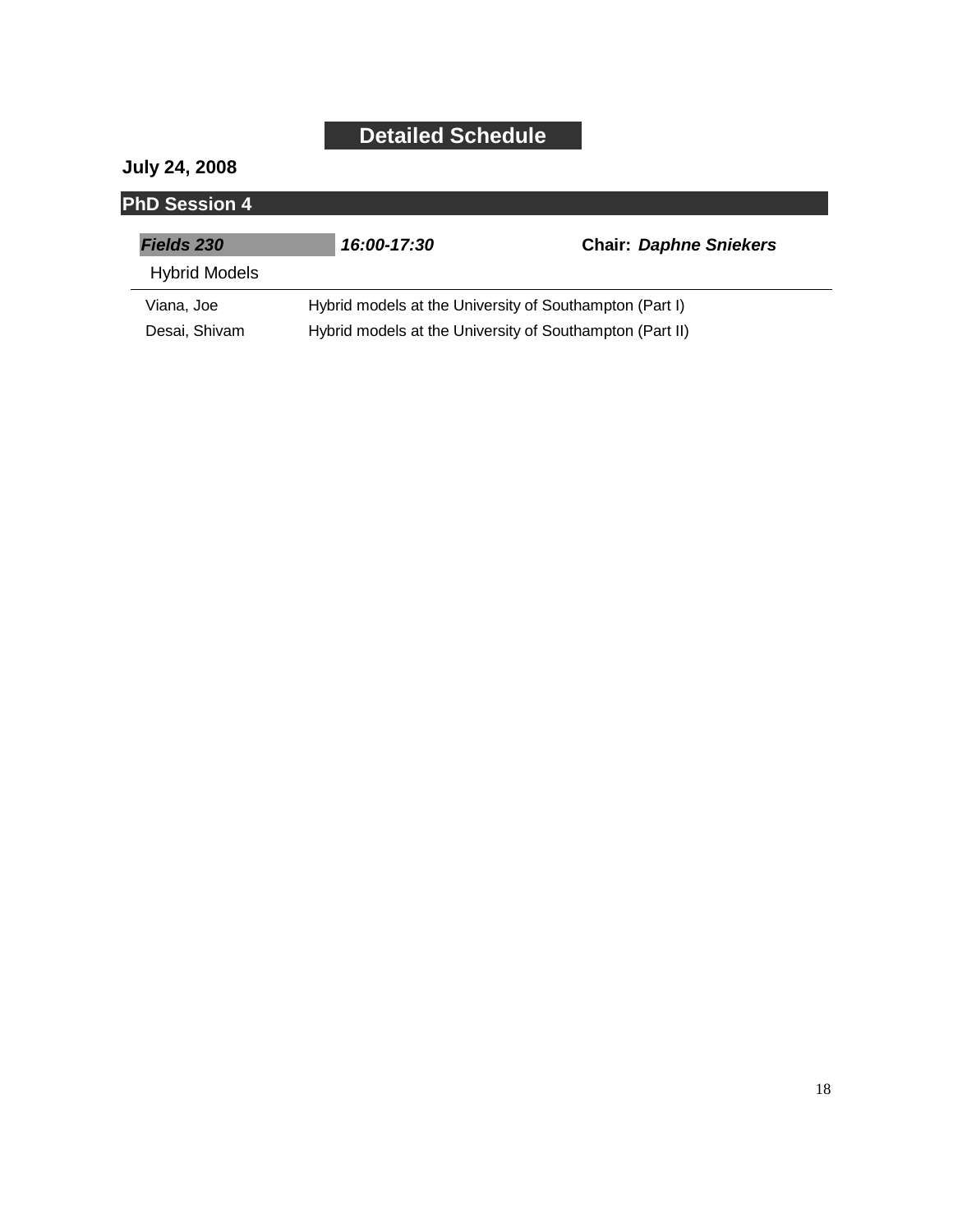#### **July 25, 2008**

| <b>PhD Session 4</b> |                                                                                                                   |                             |
|----------------------|-------------------------------------------------------------------------------------------------------------------|-----------------------------|
| <b>Fields 230</b>    | 09:30-11:00                                                                                                       | <b>Chair: Dionne Aleman</b> |
| Tutorial             |                                                                                                                   |                             |
| Cote, Murray         | A feasibility model for healthcare resource planning: applications and<br>potential future research opportunities |                             |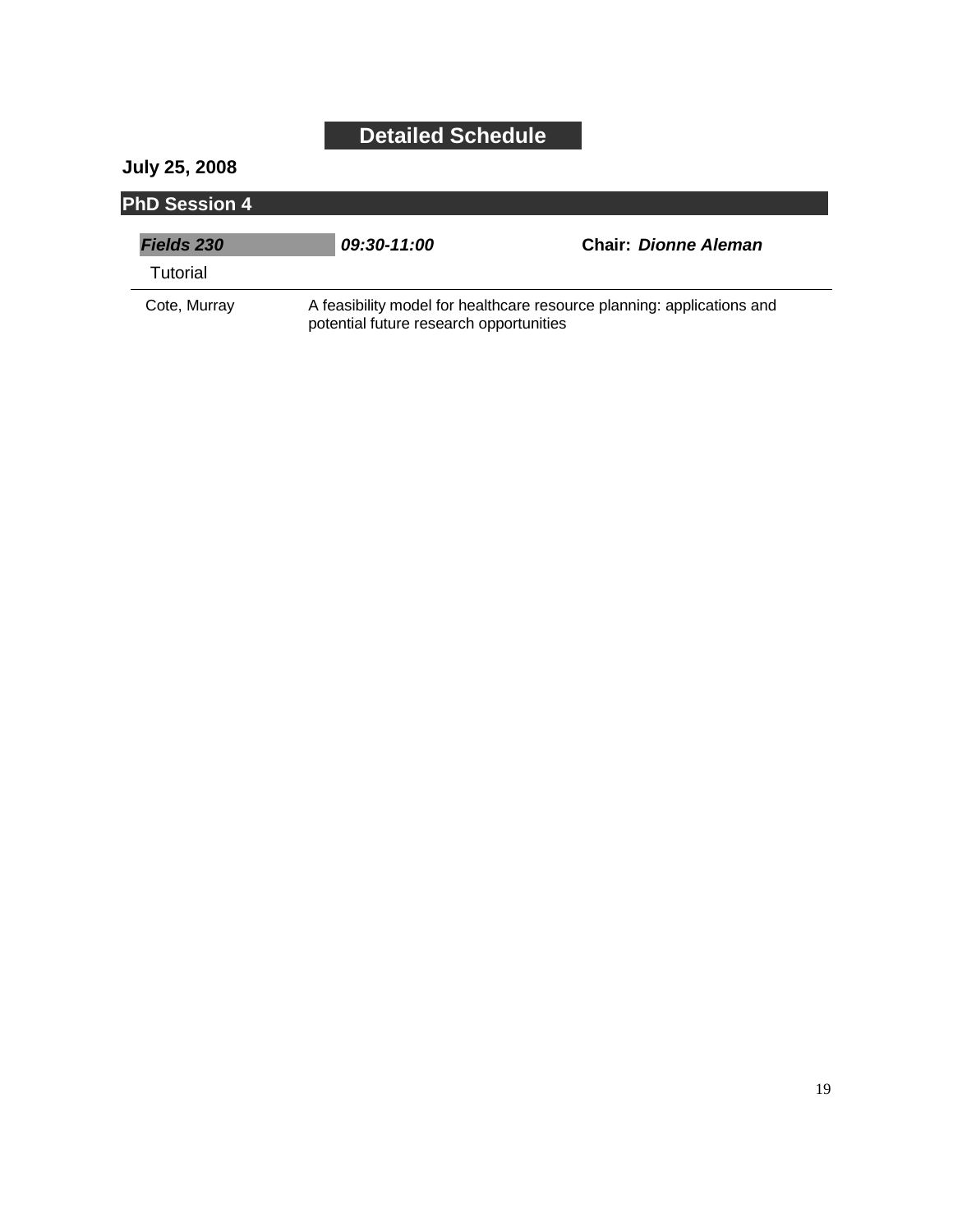#### **July 25, 2008**

| <b>PhD Session 5</b> |                                                                                                        |                                                                           |
|----------------------|--------------------------------------------------------------------------------------------------------|---------------------------------------------------------------------------|
| Fields 230           | 11:30-13:00                                                                                            | <b>Chair: Dionne Aleman</b>                                               |
| Disease Planning     |                                                                                                        |                                                                           |
| McCoy, Jessica       | Planning for a response to a bio-terrorism attack: An example of an anthrax<br>scenario planning model |                                                                           |
| Hutton, David        | adolescents in China                                                                                   | Cost effectiveness of Hepatitis-B catch-up vaccination among children and |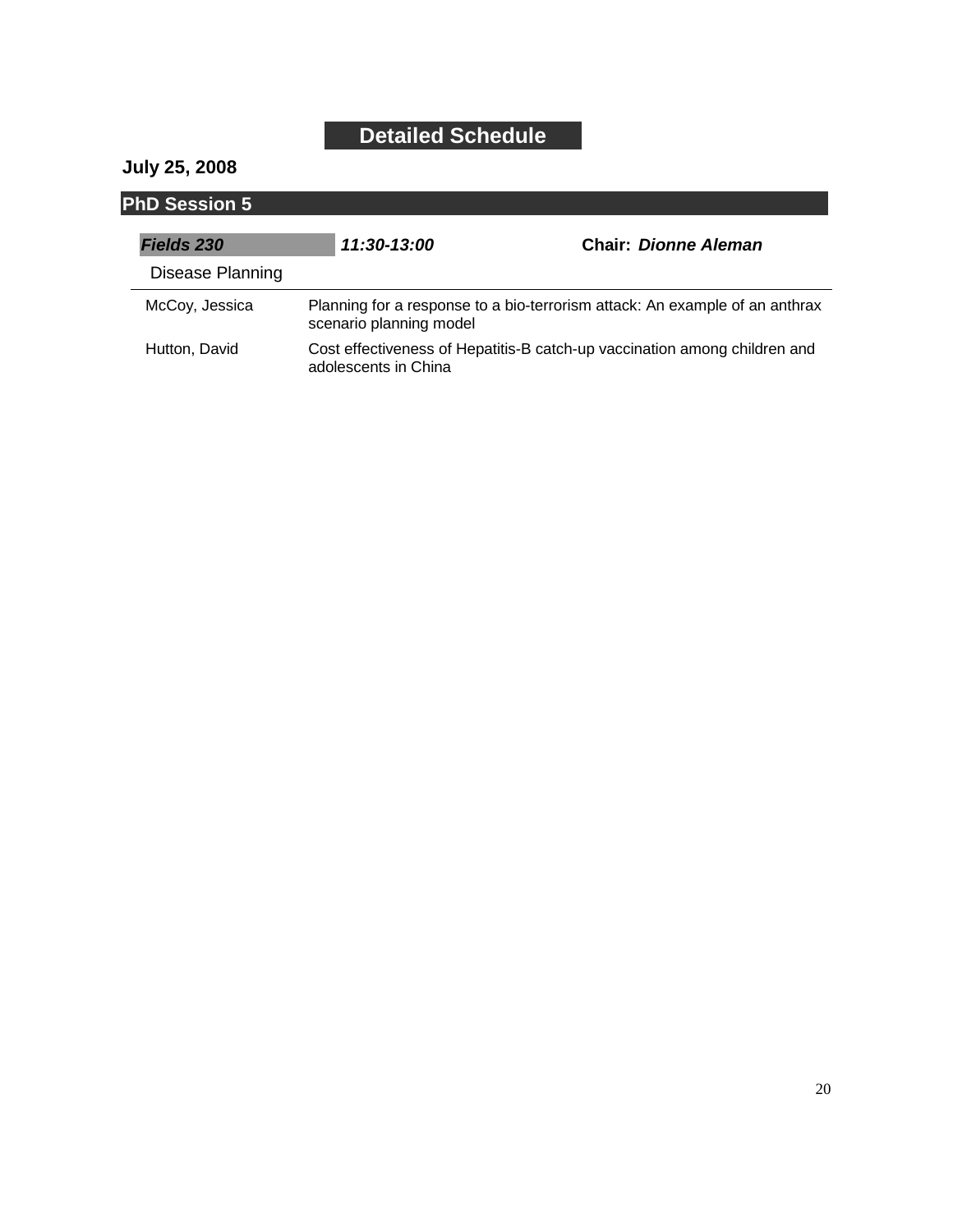#### **July 25, 2008**

| <b>PhD Session 6</b>      |                                                |                                 |  |
|---------------------------|------------------------------------------------|---------------------------------|--|
| <b>Fields 230</b>         | 14:00-15:30                                    | <b>Chair: Ali Vahit Esensoy</b> |  |
| <b>Patient Management</b> |                                                |                                 |  |
| Weaver, Sherry            | Managing the waiting experience for patients   |                                 |  |
| VanBerkel, Peter          | Tutorial and case study in outpatient planning |                                 |  |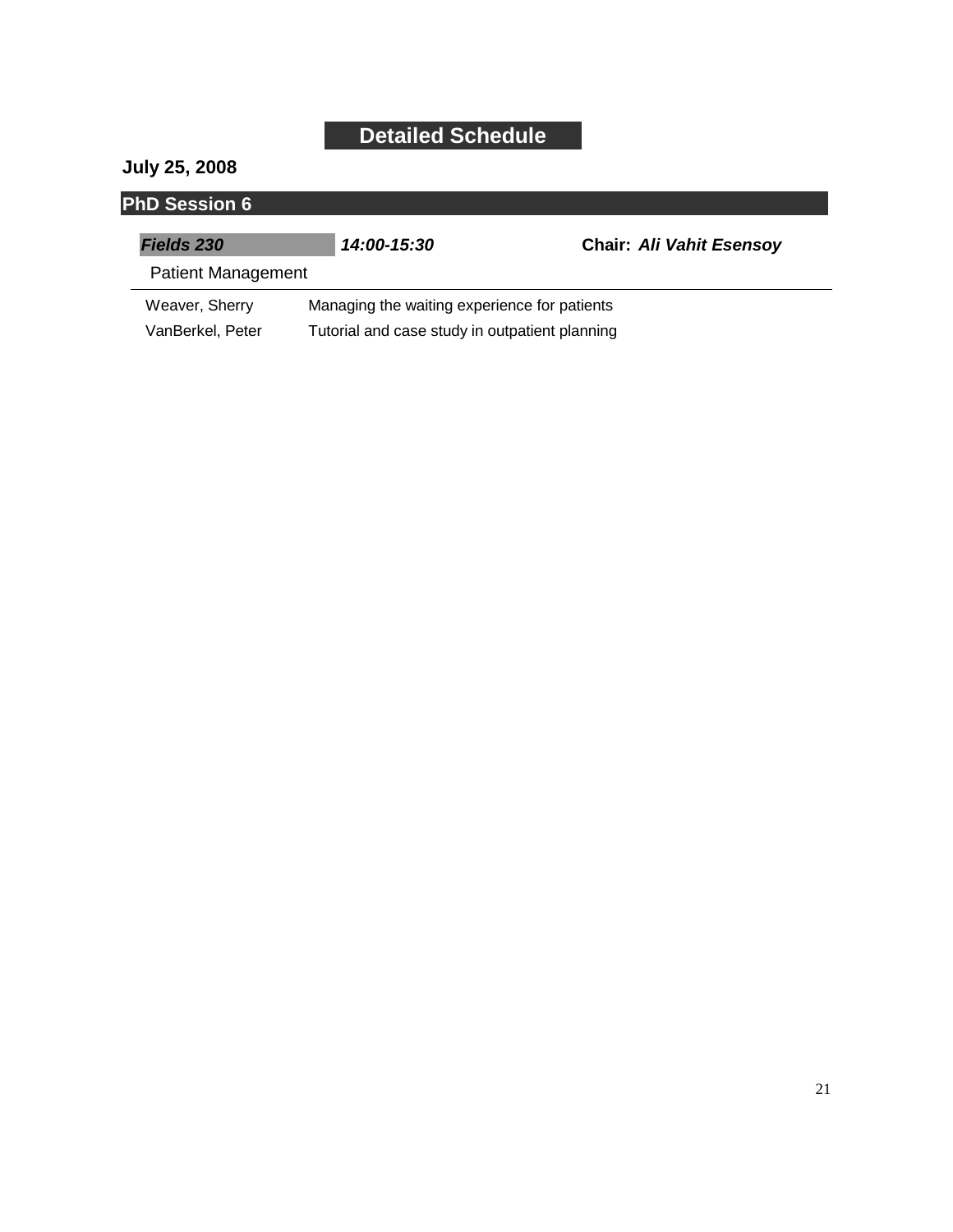**July 28, 2008**

#### **Plenary 1**

*BA 1130 10:00-11:00* **Chair:** *Mike Carter*

ORAHS Welcome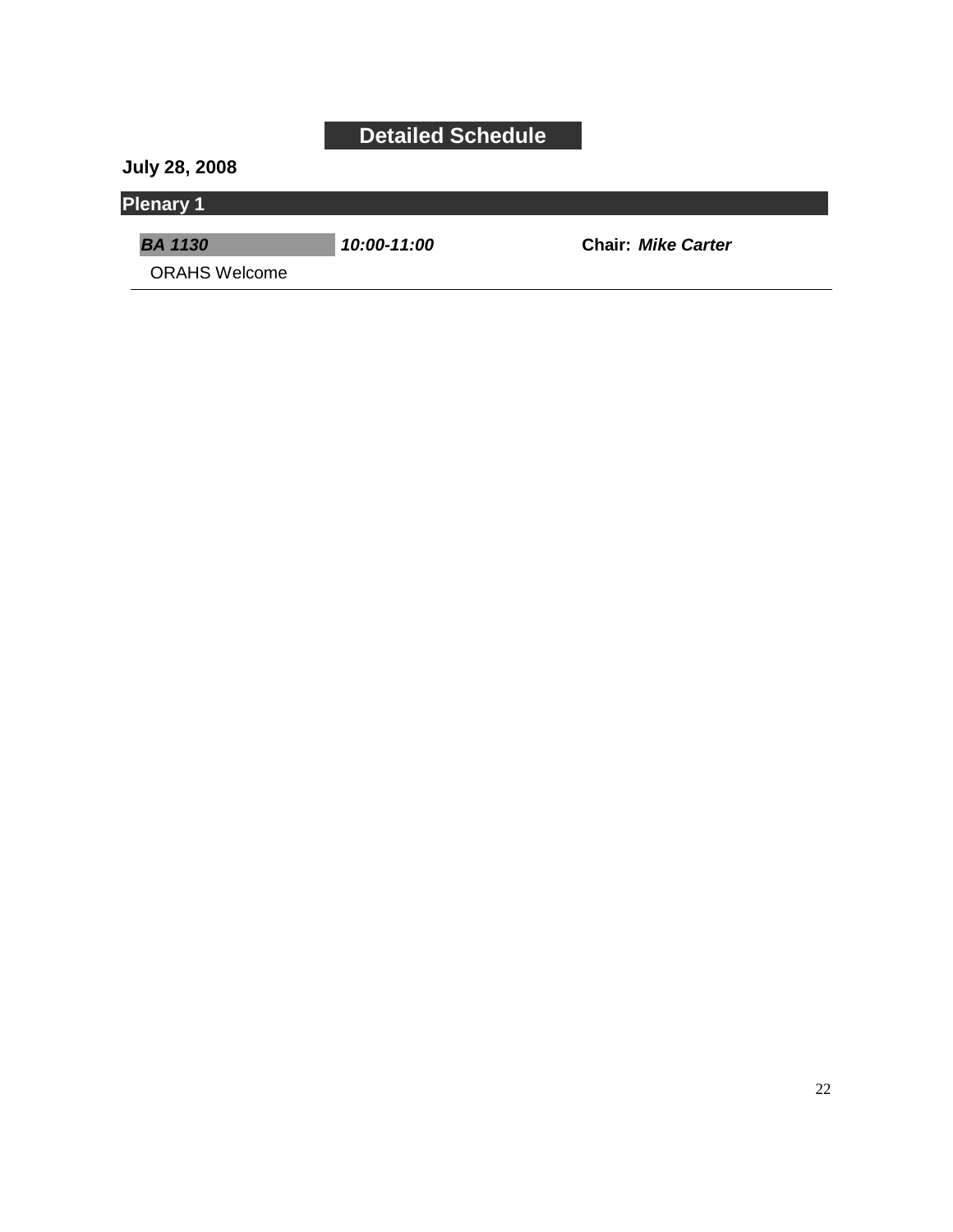#### **July 28, 2008**

| <b>Session 1</b>                                                        |                                                |                                                                               |
|-------------------------------------------------------------------------|------------------------------------------------|-------------------------------------------------------------------------------|
| <b>BA 1170</b>                                                          | 11:30-13:00                                    | Chair: Keisei Tanahashi                                                       |
| Cost Effectiveness 1                                                    |                                                |                                                                               |
| Kucukyazici, Beste                                                      |                                                | Designing antithrombotic therapy for stroke prevention in atrial fibrillation |
| Hoch, Jeffrey                                                           | The case of cost-effectiveness analysis        | What to do about a biased solution to a constrained optimization problem:     |
| Ivy, Julie                                                              |                                                | An integrated decision analysis for evaluating mode of delivery in childbirth |
| <b>BA 1190</b>                                                          | 11:30-13:00                                    | <b>Chair: John Blake</b>                                                      |
|                                                                         | Appointment Scheduling and Simulation          |                                                                               |
| Isken, Mark<br>Occupancy and scheduling models for inpatient obstetrics |                                                |                                                                               |
|                                                                         |                                                |                                                                               |
| Creemers, Stefan                                                        | Queueing models for appointment-driven systems |                                                                               |
| Chahal, Kirandeep                                                       | health care                                    | A symbiosis between systems dynamics and discrete event simulation in         |
| <b>BA 1200</b>                                                          | 11:30-13:00                                    | <b>Chair: Christina Pagel</b>                                                 |
| Benchmarking                                                            |                                                |                                                                               |
| O'Neill, Liam                                                           |                                                | Impact of specialty hospitals on hospital markets: Evidence from Texas        |
| van Vliet, Ellen                                                        | An international comparison                    | Evaluation of the operational effectiveness of care pathways for cataracts:   |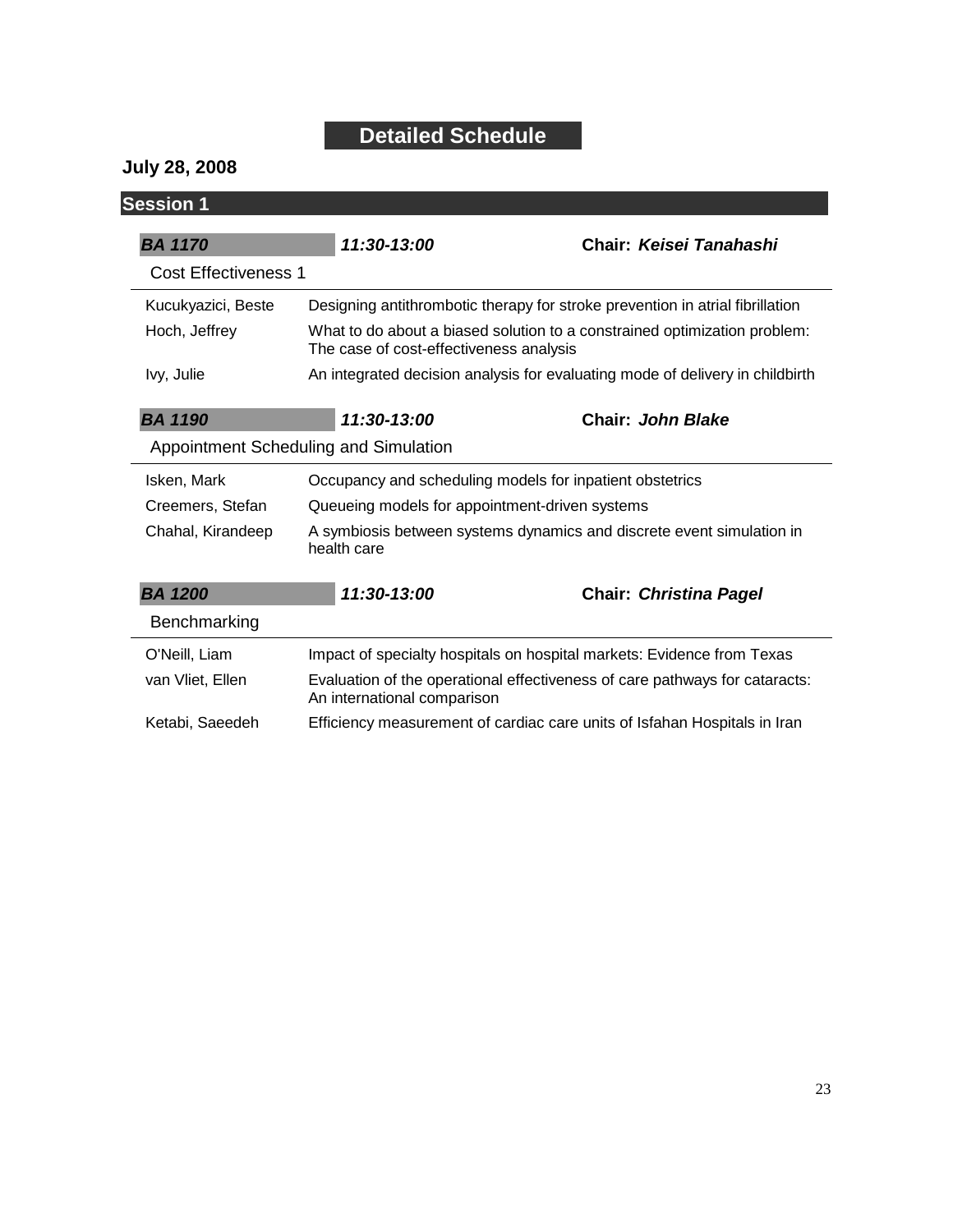#### **July 28, 2008**

| <b>Session 2</b>                          |                                                                                                                                                |                                                                            |
|-------------------------------------------|------------------------------------------------------------------------------------------------------------------------------------------------|----------------------------------------------------------------------------|
| <b>BA 1170</b>                            | $14:00-15:30$                                                                                                                                  | <b>Chair: Steven Schecter</b>                                              |
|                                           | International Systems & Comparisons                                                                                                            |                                                                            |
| Rauner, Marion                            | Incentives of the Austrian performance-oriented reimbursement system<br>on the treatment of patients with knee-joint problems                  |                                                                            |
| Reinhardt, Gilles                         | Do policy and strategy differences between Canadian and US healthcare<br>systems affect the operational effectiveness of their respective EDs? |                                                                            |
| Buhaug, Harald                            | Allocating funds to hospitals in a health region                                                                                               |                                                                            |
| <b>BA 1190</b>                            | 14:00-15:30                                                                                                                                    | Chair: John Blake                                                          |
| <b>Strategic and Operational Planning</b> |                                                                                                                                                |                                                                            |
| Denton, Brian                             | Managing uncertainty in the allocation of health care resources                                                                                |                                                                            |
| Mullen, Penelope                          | Successful health and safety, successful business – an expert Delphi study                                                                     |                                                                            |
|                                           |                                                                                                                                                |                                                                            |
| Rohleder, Thomas                          |                                                                                                                                                | Scheduling patients and health care resources in a high volume cast clinic |
| <b>BA 1200</b>                            | 14:00-15:30                                                                                                                                    | <b>Chair: David Stanford</b>                                               |
| Unit Modelling and Simulation             |                                                                                                                                                |                                                                            |
| Schmidt, Ursula                           |                                                                                                                                                | Process improvements in hospitals by means of discrete event simulation    |
| Worthington, David                        | Modelling emergency admission units                                                                                                            |                                                                            |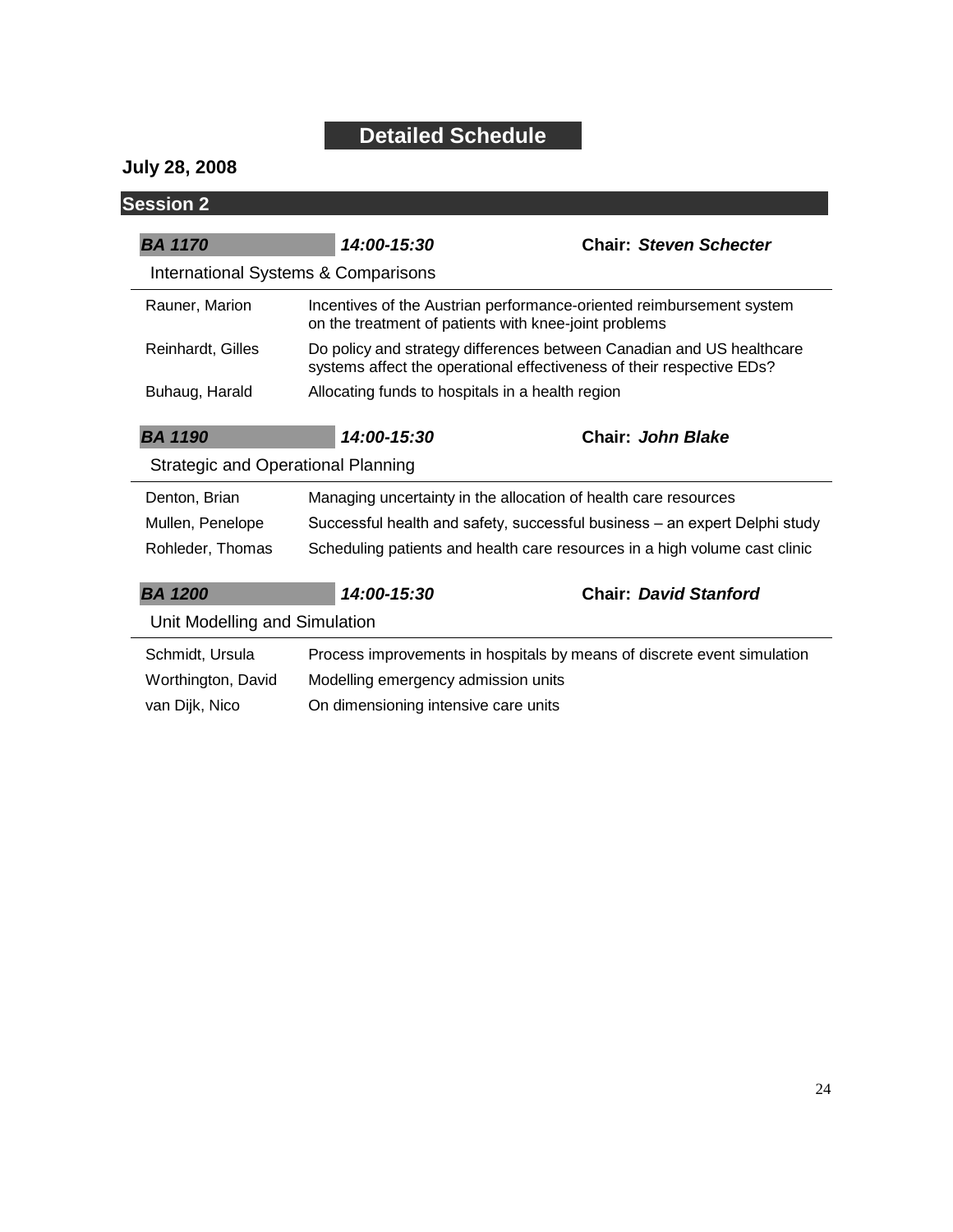#### **July 28, 2008**

### **Plenary 2**

| <b>MP 103</b>    | 16:00-15:30                                        | Chair: John Blake |
|------------------|----------------------------------------------------|-------------------|
| Bill Pierskalla  |                                                    |                   |
| Pierskalla, Bill | Applications of operations research in health care |                   |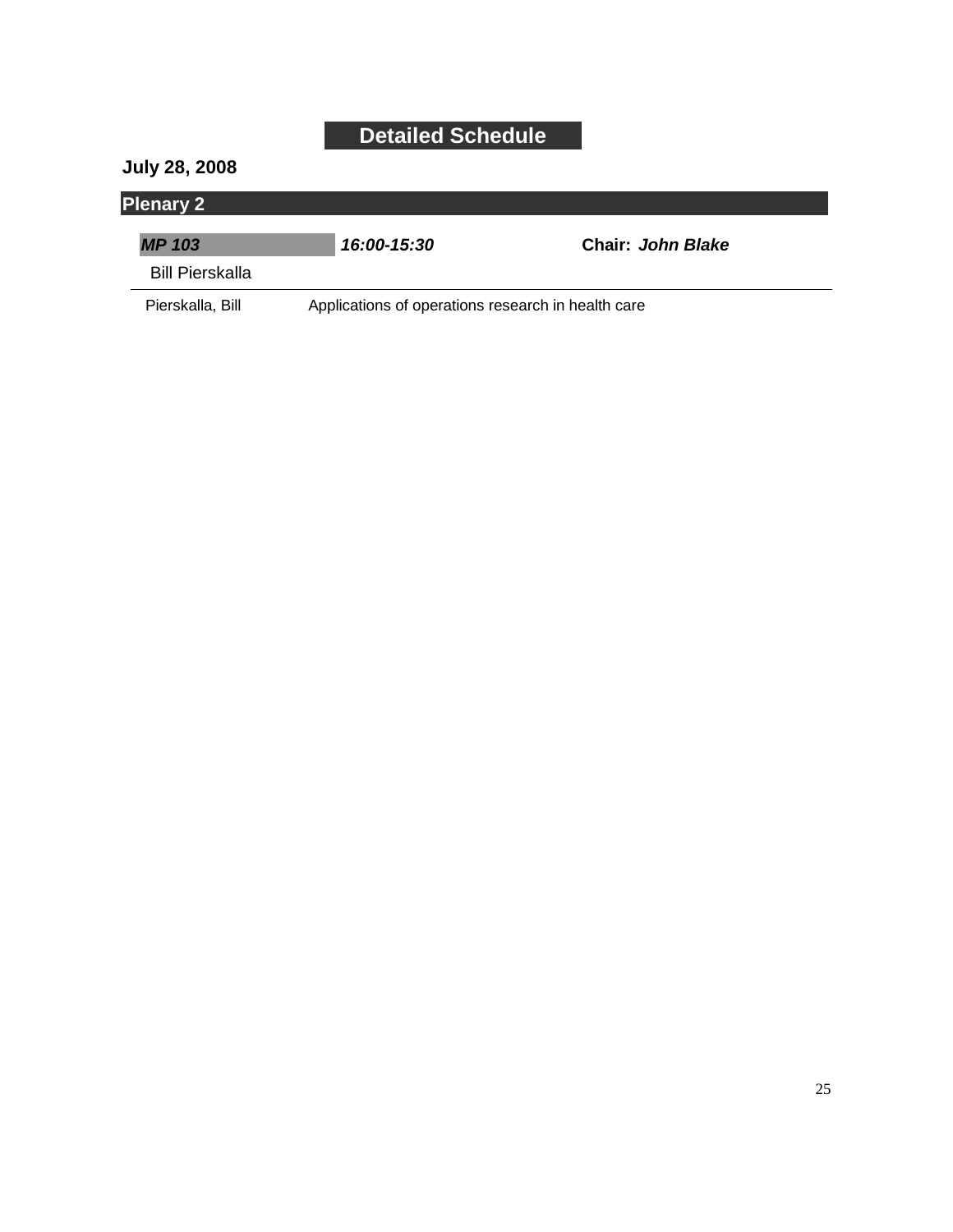#### **July 29, 2008**

### **Plenary 3**

| <b>BA 1130</b>  | <i><b>08:30-09:30</b></i>         | <b>Chair: Mike Carter</b> |
|-----------------|-----------------------------------|---------------------------|
| Jeff Griffiths  |                                   |                           |
| Griffiths, Jeff | A miscellany of healthcare models |                           |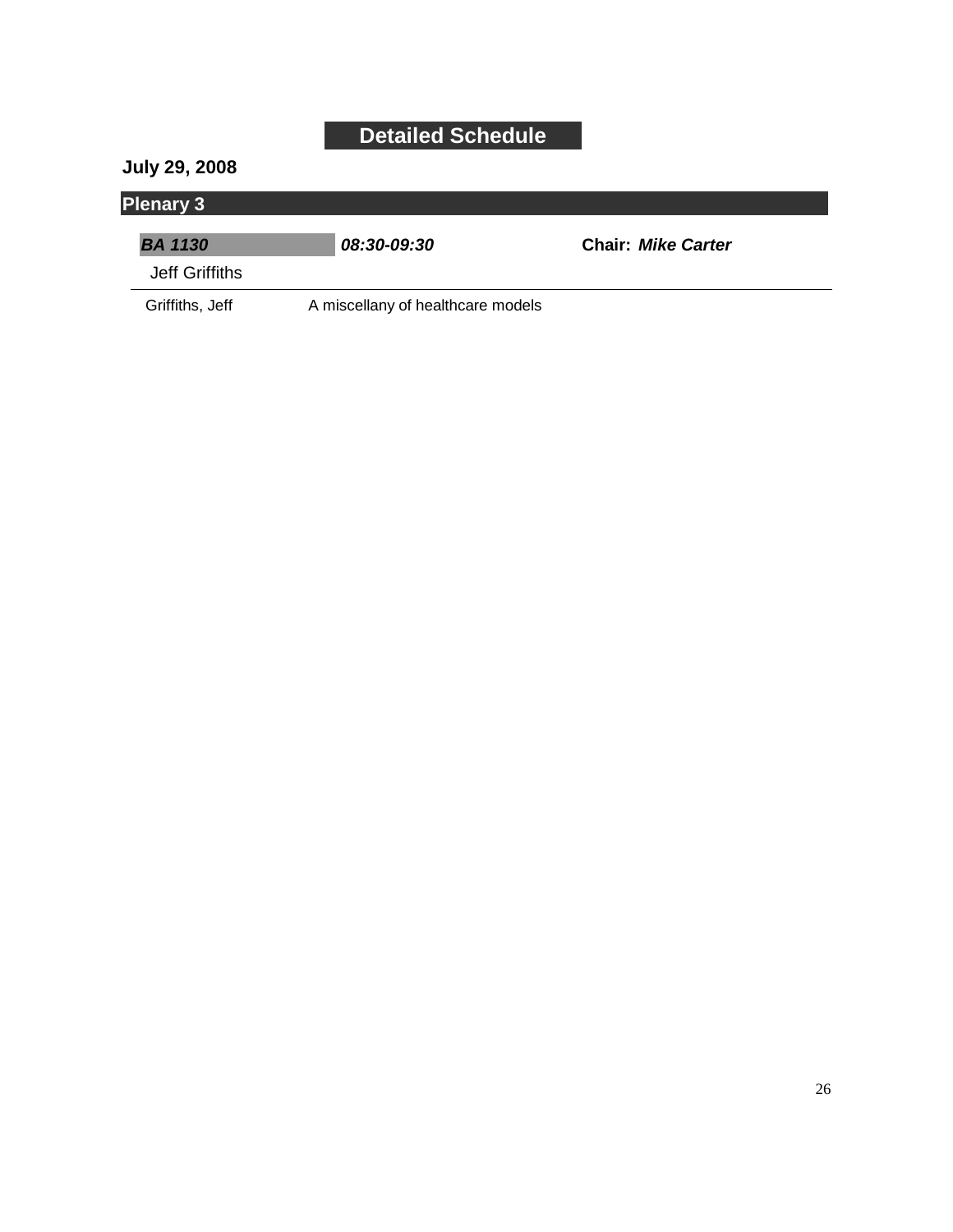**July 29, 2008**

| <b>Session 3</b>            |                                                                                                                  |                                                                           |
|-----------------------------|------------------------------------------------------------------------------------------------------------------|---------------------------------------------------------------------------|
| <b>BA 1170</b>              | 09:30-11:00                                                                                                      | <b>Chair: Greg Zaric</b>                                                  |
| AIDS <sub>1</sub>           |                                                                                                                  |                                                                           |
| Lasry, Arielle              | Modelling resource allocation for HIV prevention in the US                                                       |                                                                           |
| Schecter, Steven            | Simulation versus markov decision processes approaches to HIV therapy<br>planning                                |                                                                           |
| Malvankar, Monali           |                                                                                                                  | Incentives for optimal multi-level allocation of HIV prevention resources |
| <b>BA 1200</b>              | 09:30-11:00                                                                                                      | <b>Chair: Marten Lagergren</b>                                            |
| Home Care 1                 |                                                                                                                  |                                                                           |
| Gascon, Viviane             | Home care districting                                                                                            |                                                                           |
| Yarmohammadian,<br>Mohammad | Assessing organizational needs of medical record departments' staff via<br>People Capacity Maturity Model (PCMM) |                                                                           |
| Hare, Warren                | Mathematical and societal challenges to modelling home and community<br>care                                     |                                                                           |
| <b>BA 1220</b>              | 09:30-11:00                                                                                                      | Chair: Korina Katsaliaki                                                  |
| <b>Clinical Modelling 1</b> |                                                                                                                  |                                                                           |
| Stanford, David             |                                                                                                                  | Recent trends in liver transplantation in the Province of Ontario, Canada |
| Denton, Brian               | Optimization of medical treatment decisions for type 2 diabetes                                                  |                                                                           |
| Roberts, Steve              | Simulation modelling of colorectal cancer                                                                        |                                                                           |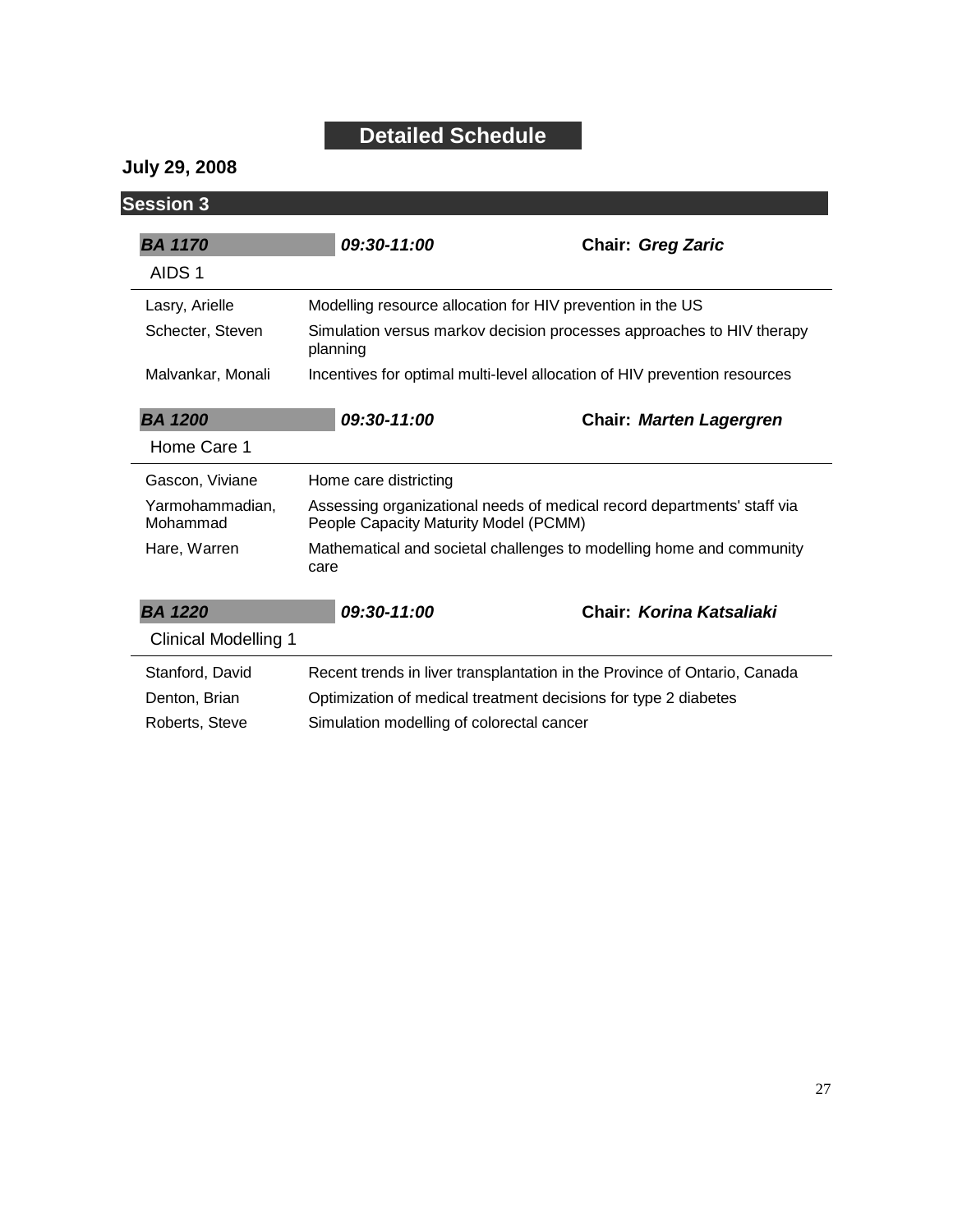#### **July 29, 2008**

| <b>Session 4</b>        |                                                                                                                      |                                                                     |  |
|-------------------------|----------------------------------------------------------------------------------------------------------------------|---------------------------------------------------------------------|--|
| <b>BA 1170</b>          | 11:30-13:00                                                                                                          | Chair: John Blake                                                   |  |
| Care Modelling          |                                                                                                                      |                                                                     |  |
| Leers, Ellen            | intellectual disability care                                                                                         | The analysis and design of an integrated service delivery system in |  |
| Bowen, Tom              |                                                                                                                      | Alternatives to hospital: models of integrated care                 |  |
| Baars, Irma             | Care delivery system of mental health: From concept to model                                                         |                                                                     |  |
| <b>BA 1200</b>          | 11:30-13:00                                                                                                          | <b>Chair: Vedat Verter</b>                                          |  |
| Women's Health          |                                                                                                                      |                                                                     |  |
| Asaduzzaman, Md         |                                                                                                                      | Analysis of a Loss Network Model for Performance Evaluation and     |  |
| Hans, Erwin             | Individualized breast cancer follow-up: Cost-effectiveness of various follow-<br>up scenarios                        |                                                                     |  |
| VanBerkel, Peter        | Using queuing theory to analyse the participation of chemotherapy in a<br>focused factory for breast cancer patients |                                                                     |  |
| <b>BA 1220</b>          | 11:30-13:00                                                                                                          | <b>Chair: Marion Rauner</b>                                         |  |
| <b>Staff Scheduling</b> |                                                                                                                      |                                                                     |  |
| Reisi, Mohen            |                                                                                                                      | Nurse scheduling with column generation                             |  |
| Soriano, Patrick        | Scheduling physicians in emergency rooms: A hybrid approach                                                          |                                                                     |  |
| Werker, Greg            | An IP approach to strategic scheduling of radiation therapists at the BC<br><b>Cancer Agency</b>                     |                                                                     |  |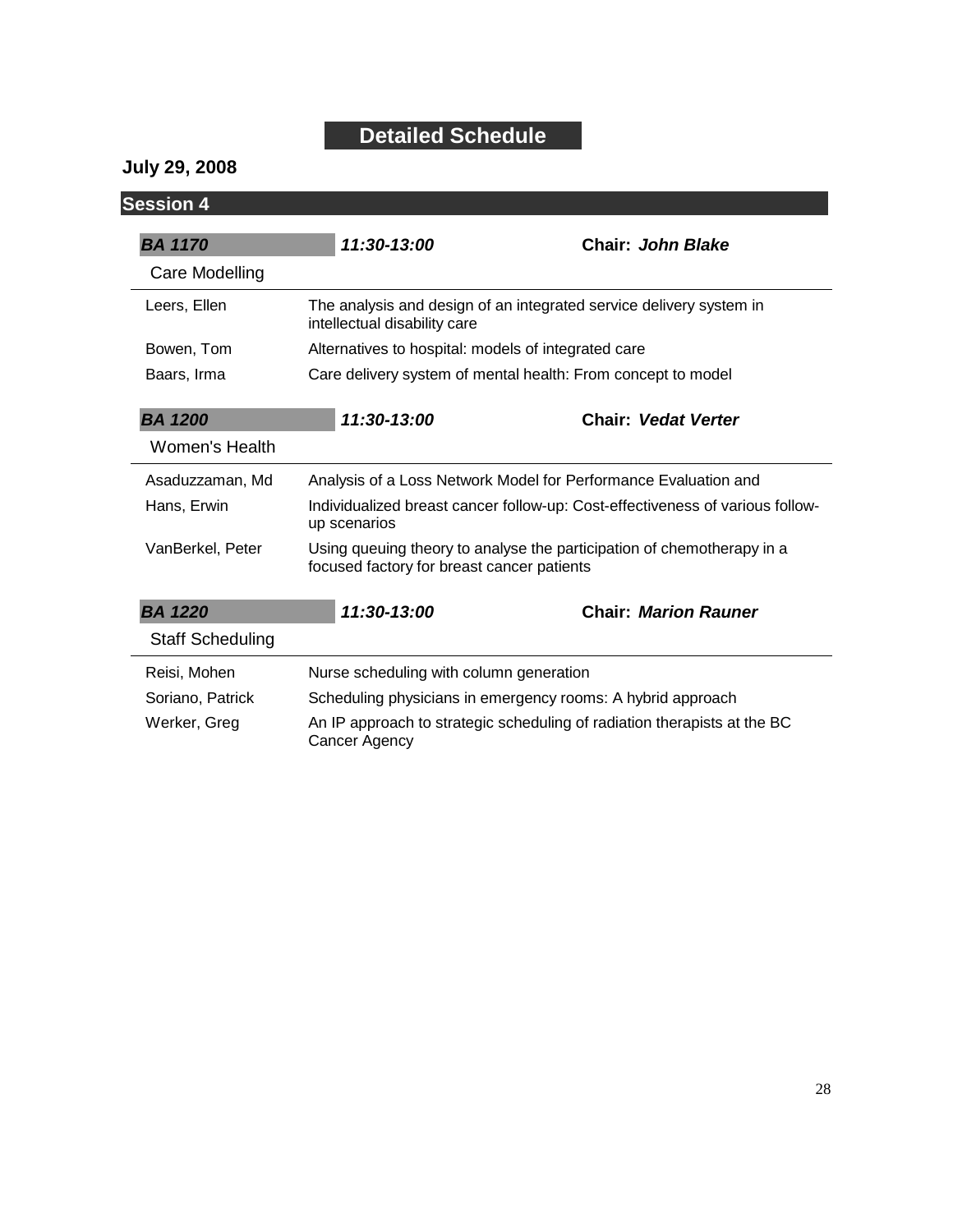#### **July 29, 2008**

| <b>Session 5</b>             |                                                                                                      |                                                                   |
|------------------------------|------------------------------------------------------------------------------------------------------|-------------------------------------------------------------------|
| <b>BA 1170</b>               | 14:00-15:30                                                                                          | <b>Chair: Paul Harper</b>                                         |
| <b>Cancer Treatment</b>      |                                                                                                      |                                                                   |
| Belien, Jeroen               | Brachytherapy treatment planning with focus on dose-volume constraints                               |                                                                   |
| Aleman, Dionne               | Total body irradiation treatment planning using IMRT optimization                                    |                                                                   |
| Lavieri, Mariel              | Radiation therapy treatment decision making for prostate cancer patients<br>based on PSA dynamics    |                                                                   |
| <b>BA 1180</b>               | 14:00-15:30                                                                                          | <b>Chair: Sally Brailsford</b>                                    |
| Lean Thinking                |                                                                                                      |                                                                   |
| Bacioiu, George              | Reengineering of the emergency room process based on lean analysis and<br>simulation                 |                                                                   |
| Brandao de Souza,<br>Luciano | The use of lean thinking to reduce LOS in elderly care                                               |                                                                   |
| Brandao de Souza,<br>Luciano | Lean healthcare and computer simulation: a soft-hard approach                                        |                                                                   |
| <b>BA 1220</b>               | 14:00-15:30                                                                                          | <b>Chair: Ken Klassen</b>                                         |
| EMS <sub>1</sub>             |                                                                                                      |                                                                   |
| Ruiz, Angel                  |                                                                                                      | Ambulance fleet deployment and re-deployment under dynamic demand |
| Crowe, Julien                | Scheduling paramedics and ambulances with a flexible hybrid tabu search<br>and MIP resolution method |                                                                   |
| Aringhieri, Roberto          | Composing medical crews with equity and efficiency                                                   |                                                                   |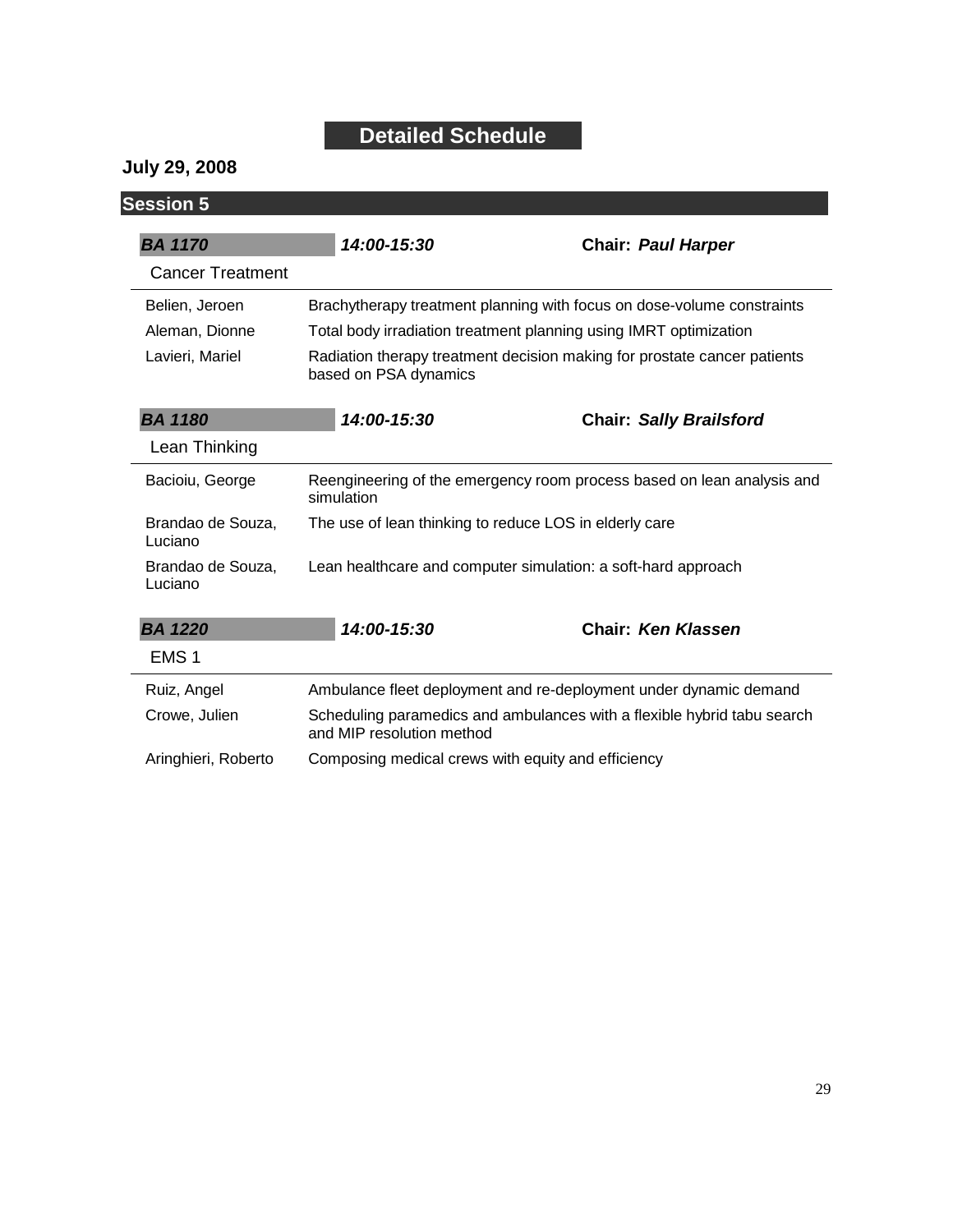#### **July 31, 2008**

| <b>Plenary 4</b> |                                                                                                            |                           |  |
|------------------|------------------------------------------------------------------------------------------------------------|---------------------------|--|
| <b>BA 1130</b>   | <i><b>08:30-09:00</b></i>                                                                                  | <b>Chair: Mike Carter</b> |  |
| Michael Rachlis  |                                                                                                            |                           |  |
| Rachlis, Michael | Cue the queue Management: Operations research and re-design of<br>services eliminate healthcare wait lists |                           |  |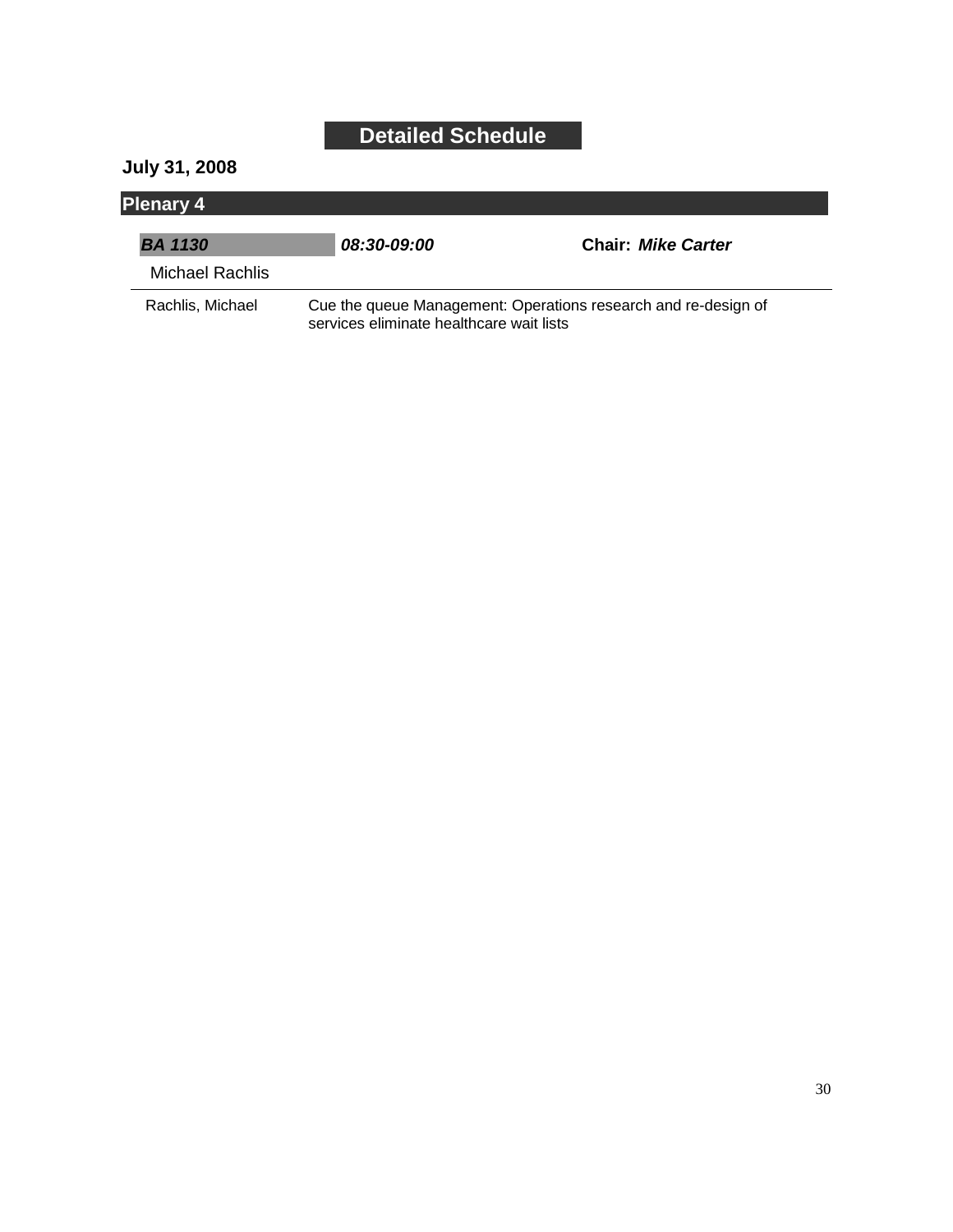#### **July 31, 2008**

| <b>Session 6</b>            |                                                                                                                                                      |                              |
|-----------------------------|------------------------------------------------------------------------------------------------------------------------------------------------------|------------------------------|
| <b>BA 1170</b>              | 09:30-11:00                                                                                                                                          | <b>Chair: Adele Marshall</b> |
| <b>Cost Effectiveness 2</b> |                                                                                                                                                      |                              |
| Zhang, Hui                  | Pharmaceutical promotion and leakage under a price-volume agreement                                                                                  |                              |
| Zaric, Greg                 | Cost-effectiveness of the Vancouver safe injection facility                                                                                          |                              |
| Bayoumi, Ahmed              | Equity considerations in cost-effectiveness analysis                                                                                                 |                              |
| <b>BA 1180</b>              | 09:30-11:00                                                                                                                                          | <b>Chair: Dan Haight</b>     |
| EMS <sub>2</sub>            |                                                                                                                                                      |                              |
| Badri, Hossein              | Extension of single allocation hub location problem for locating emergency<br>wards and finding the optimum number of required medical specialists   |                              |
| Deo, Sarang                 | Ambulance diversion in emergency departments: The role of hospital<br>capacity                                                                       |                              |
| Ruiz, Angel                 | Ambulance dispatch rules                                                                                                                             |                              |
| <b>BA 1200</b>              | 09:30-11:00                                                                                                                                          | Chair: Joe Viana             |
| Long Term Care              |                                                                                                                                                      |                              |
| Lagergren, Marten           | The dynamics of aged care - disability development, transfer and mortality                                                                           |                              |
| Desai, Shivam               | Modelling demand for LTC                                                                                                                             |                              |
| <b>BA 1220</b>              | 09:30-11:00                                                                                                                                          | <b>Chair: David Cooke</b>    |
| <b>Clinical Modelling 2</b> |                                                                                                                                                      |                              |
| Alvarez, Rene               | Operating room scheduling: A methodology to schedule elective surgeries<br>using the Fenton-Wilkinson approximation to sum multiple log-normal times |                              |
| Vasilakis, Christos         | Monitoring surgical wound infection rates: Adjusting for specialty average<br>vs. individual patient risk                                            |                              |
| Shlakhter, Oleksandr        | Modelling variable placental shapes using DLA simulation                                                                                             |                              |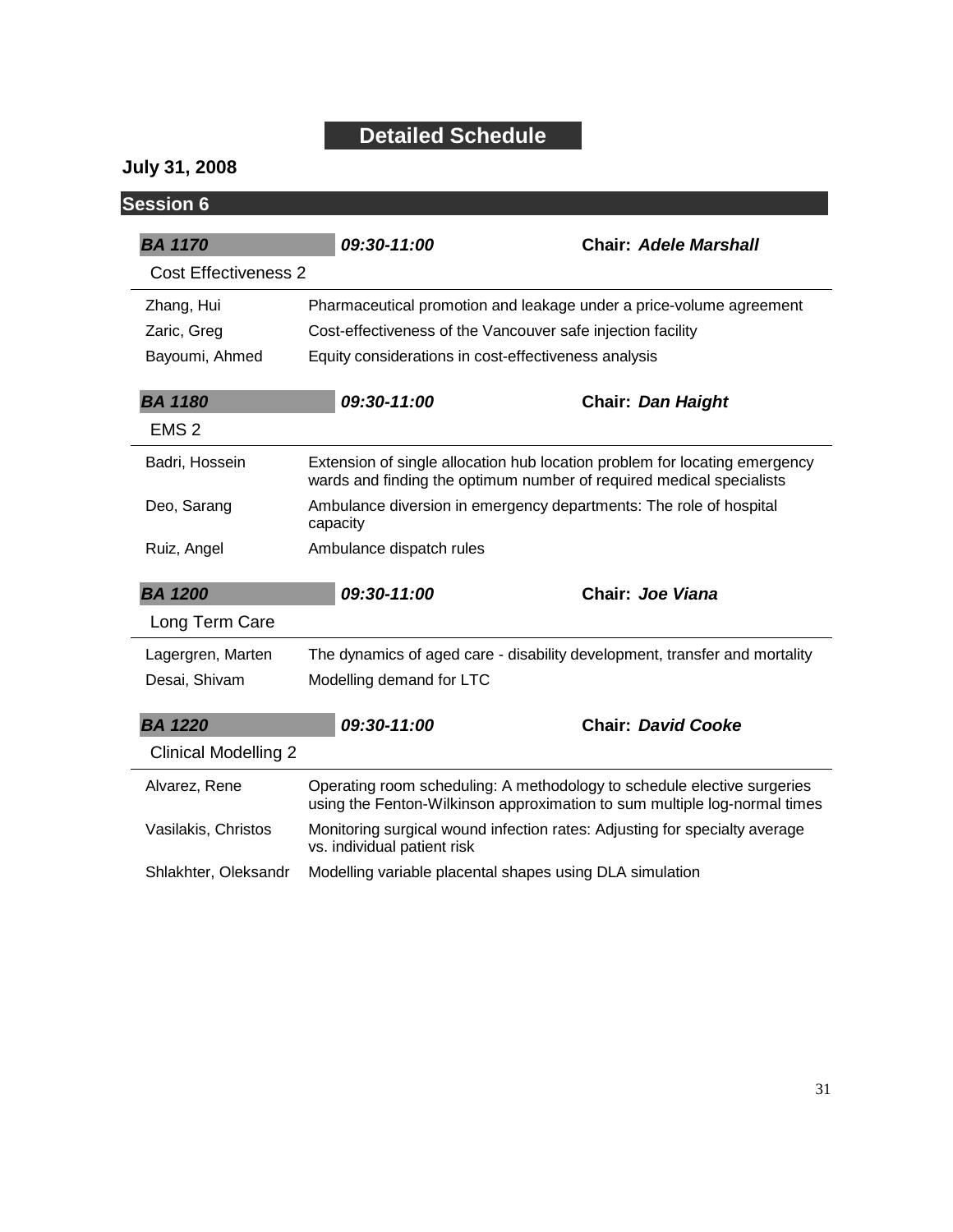#### **July 31, 2008**

| <b>Session 7</b>                |                                                                                                                          |                                  |
|---------------------------------|--------------------------------------------------------------------------------------------------------------------------|----------------------------------|
| <b>BA 1170</b>                  | 11:30-13:00                                                                                                              | <b>Chair: Erwin Hans</b>         |
| Simulation 1                    |                                                                                                                          |                                  |
| Pidd, Michael                   | Hospital performance simulation: The DGHPSim project                                                                     |                                  |
| Voake, Cheryl                   | Investigation of transmission models for MRSA                                                                            |                                  |
| Katsaliaki, Korina              | Profiling simulation research within the health care context                                                             |                                  |
| <b>BA 1200</b>                  | 11:30-13:00                                                                                                              | <b>Chair: Thierry Chaussalet</b> |
| <b>Medical Decision Making</b>  |                                                                                                                          |                                  |
| Michalowski, Wojtek             | Clinical guidelines as constraint satisfaction problems                                                                  |                                  |
| Khare, Rahul                    | A decision model for patients presenting to the emergency department with<br>low-risk chest pain                         |                                  |
| Zhao, Lei                       | Optimal control of dosage decisions in controlled ovarian hyperstimulation                                               |                                  |
| <b>BA 1220</b>                  | 11:30-13:00                                                                                                              | <b>Chair: David Worthington</b>  |
| Capacity and Network Planning 1 |                                                                                                                          |                                  |
| Wang, Yanchao                   | Acute care capacity simulation and optimal bed allocation                                                                |                                  |
| Verter, Vedat                   | A bilevel model for preventive healthcare facility network design with<br>congestion                                     |                                  |
| Li, Lefei                       | Resource allocation and cooperation policy research for healthcare systems<br>using agent-based modelling and simulation |                                  |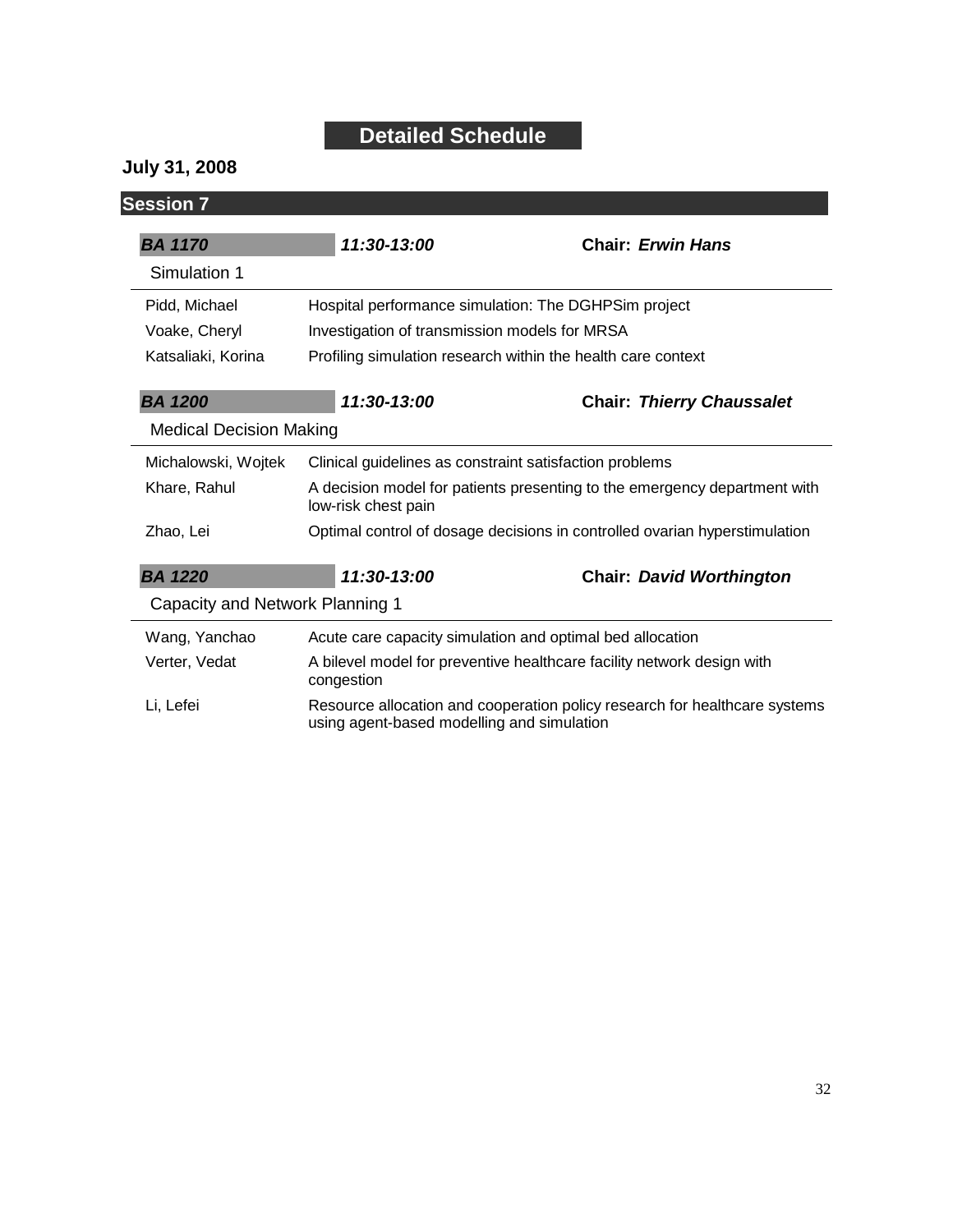**July 31, 2008**

| <b>Session 8</b>                      |                                                                                                                                   |                                                                            |
|---------------------------------------|-----------------------------------------------------------------------------------------------------------------------------------|----------------------------------------------------------------------------|
| <b>BA 1170</b>                        | 14:00-15:30                                                                                                                       | <b>Chair: Sandy Rutherford</b>                                             |
| <b>Access and Wait Lists 1</b>        |                                                                                                                                   |                                                                            |
| Joustra, Paul                         | Reduce access times for an endoscopy department through an iterative<br>combination of computer simulation and linear programming |                                                                            |
| Elkhuizen, Sylvia                     | The application of operations research and management<br>in the Academic Medical Center, Amsterdam                                |                                                                            |
| Rutherford, Sandy                     | Modelling of regional surgical wait lists                                                                                         |                                                                            |
| <b>BA 1180</b>                        | 14:00-15:30                                                                                                                       | Chair: John Blake                                                          |
| <b>Outpatient Scheduling 1</b>        |                                                                                                                                   |                                                                            |
| Zonderland, Maartje                   | Re-design of an outpatient clinic using queuing theory                                                                            |                                                                            |
| ElMekkaway, Tarek                     | A tabu search for scheduling an outpatient clinic                                                                                 |                                                                            |
| Yergens, Dean                         | Experiences with rapid analysis tools and operating room scheduling<br>systems                                                    |                                                                            |
|                                       |                                                                                                                                   |                                                                            |
|                                       | 14:00-15:30                                                                                                                       | <b>Chair: Penelope Mullen</b>                                              |
| <b>Surgical Scheduling</b>            |                                                                                                                                   |                                                                            |
| <b>BA 1220</b><br>van Oostrum, Jeroen | hospital logistics                                                                                                                | Beatrix Hospital uses a master surgical scheduling approach to improve     |
| Vissers, Jan                          | study in tactical cardiothoracic surgery planning                                                                                 | Patient mix optimisation and stochastic resource requirements: A case      |
| Raeiszadeh, Pouya                     | hospitals                                                                                                                         | An integer programming approach for scheduling ED physicians in teaching   |
| <b>BA 1240</b>                        | 14:00-15:30                                                                                                                       | <b>Chair: Dionne Aleman</b>                                                |
| Simulation 2                          |                                                                                                                                   |                                                                            |
| Harper, Paul                          |                                                                                                                                   | Modelling for hospital bed capacities and nurse workforce planning         |
| Sniekers, Daphne                      | service                                                                                                                           | A perioperative simulation-based decision support tool for the orthopaedic |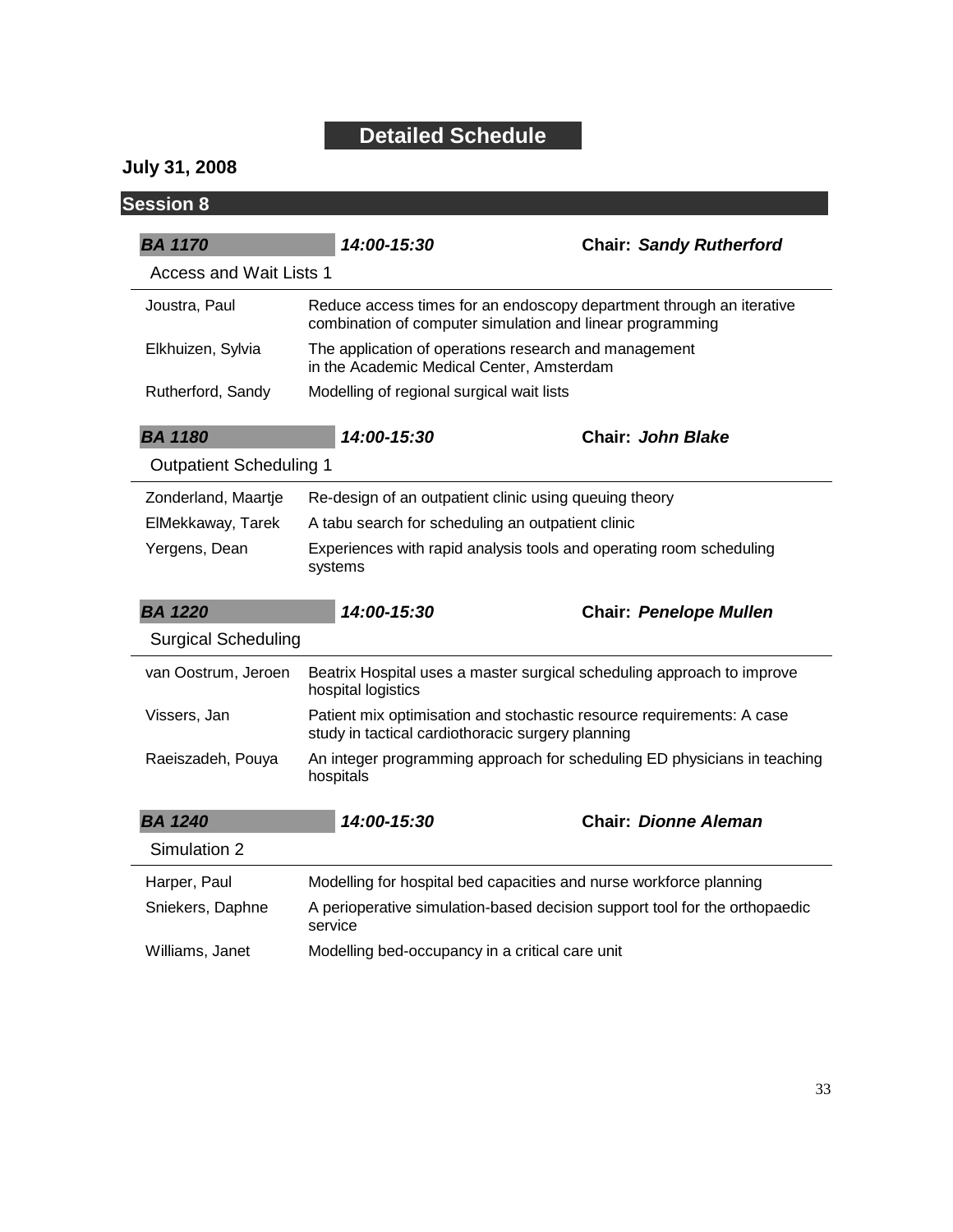**July 31, 2008**

| <b>Session 9</b>               |                                                                                                                                          |                                                                       |
|--------------------------------|------------------------------------------------------------------------------------------------------------------------------------------|-----------------------------------------------------------------------|
| <b>BA 1170</b>                 | 16:00-17:30                                                                                                                              | <b>Chair: Beste Kucukyazici</b>                                       |
| <b>Outpatient Scheduling 2</b> |                                                                                                                                          |                                                                       |
| Begen, Mehmet                  | Appointment scheduling with discrete random durations                                                                                    |                                                                       |
| Kolisch, Rainer                | Capacity allocation for magnetic resonance imaging scanners                                                                              |                                                                       |
| Klassen, Kenneth               | Doctor interruptions and unpunctuality in outpatient scheduling                                                                          |                                                                       |
| <b>BA 1180</b>                 | 16:00-17:30                                                                                                                              | <b>Chair: Harald Bauhag</b>                                           |
| Access and Wait Lists 2        |                                                                                                                                          |                                                                       |
| Santibanez, Pablo              | ambulatory care unit                                                                                                                     | Reducing wait times & improving utilization at the BC Cancer Agency's |
| Chow, Vincent                  | Reducing surgical ward congestion at Vancouver Island Health Authority<br>through improved surgical scheduling                           |                                                                       |
| Cardoen, Brecht                | Sequencing surgeries at UZ Leuven: a visualization and optimization tool                                                                 |                                                                       |
| <b>BA 1190</b>                 | 16:00-17:30                                                                                                                              | <b>Chair: Ursula Schmidt</b>                                          |
| Simulation 3                   |                                                                                                                                          |                                                                       |
| Patel, Brijesh                 | Taxonomy of modelling and simulation methods in health care and a toolkit<br>for method selection for health care requirements           |                                                                       |
| Burnell, Steven                | Why has the UK Department of Health decreed simulation modelling within<br>the competencies of 'World Class Commissioning'?              |                                                                       |
| Pitt, Martin                   | Towards a science of usability in healthcare modelling and simulation                                                                    |                                                                       |
| <b>BA 1230</b>                 | 16:00-17:30                                                                                                                              | <b>Chair: Dionne Aleman</b>                                           |
| <b>Statistical Modelling</b>   |                                                                                                                                          |                                                                       |
| Churilov, Leonid               | Combining clustering, classification, and regression techniques to better<br>understand resource utilization patterns in stroke patients |                                                                       |
| Chaussalet, Thierry            | Profiling hospitals based on patient readmissions                                                                                        |                                                                       |
|                                |                                                                                                                                          |                                                                       |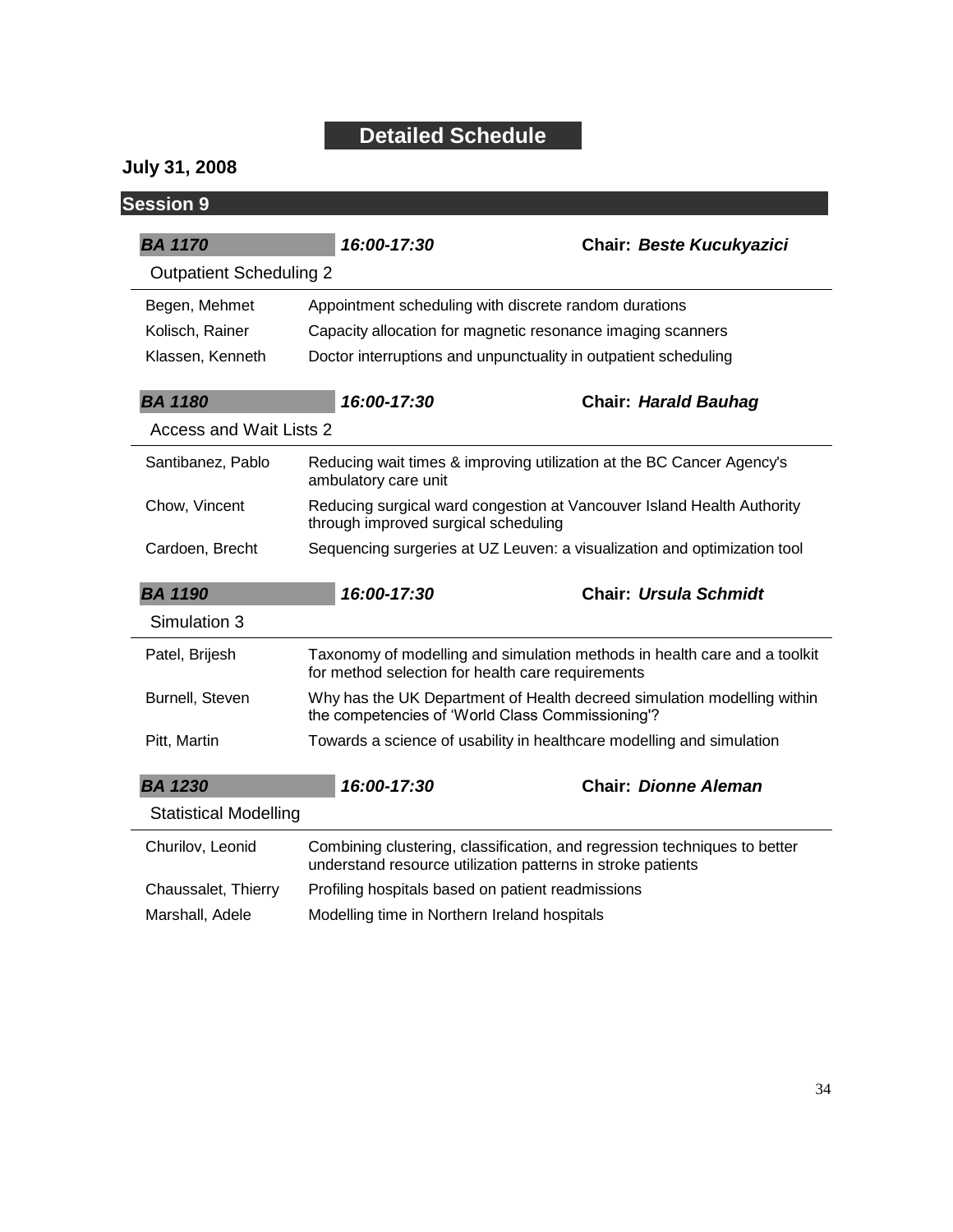#### **August 1, 2008**

| <b>Session 10</b>               |                                                                                                    |                                                           |
|---------------------------------|----------------------------------------------------------------------------------------------------|-----------------------------------------------------------|
| <b>BA 1170</b>                  | 09:00-10:30                                                                                        | <b>Chair: Gilles Reinhardt</b>                            |
| <b>ED Simulation</b>            |                                                                                                    |                                                           |
| Klein, Michael                  |                                                                                                    | Using spreadsheets to model simulated patient flows in ED |
| Xu, Samuel                      | A discrete event simulation model for physician capacity management in the<br>emergency department |                                                           |
| Powell, Emilie                  | Which is better: Adding more beds to the ED or reducing admitted patient<br>boarding times?        |                                                           |
| <b>BA 1200</b>                  | 09:00-10:30                                                                                        | <b>Chair: Tom Bowen</b>                                   |
| EMS <sub>3</sub>                |                                                                                                    |                                                           |
| Ingolfsson, Armann              | Scheduling ambulance crews for maximum coverage                                                    |                                                           |
| Haight, Dan                     | Policy implications of operations research in emergency medical services<br>delivery               |                                                           |
| Kergosien, Yannick              | A dynamic transportation problem of patients between care units                                    |                                                           |
| <b>BA 1210</b>                  | 09:00-10:30                                                                                        | <b>Chair: Dionne Aleman</b>                               |
| Capacity and Network Planning 2 |                                                                                                    |                                                           |
| Gallivan, Steve                 | Simple sums and useful products                                                                    |                                                           |
| Pagel, Christina                | Working above capacity - modelling a generic mental health process                                 |                                                           |
| Cooke, David                    | Systems dynamics for health care capacity planning                                                 |                                                           |
| <b>BA 1220</b>                  | 09:00-10:30                                                                                        | <b>Chair: Erwin Hans</b>                                  |
| OR in Education Roundtable      |                                                                                                    |                                                           |
| Hans, Erwin                     | OR/OM in health care                                                                               |                                                           |